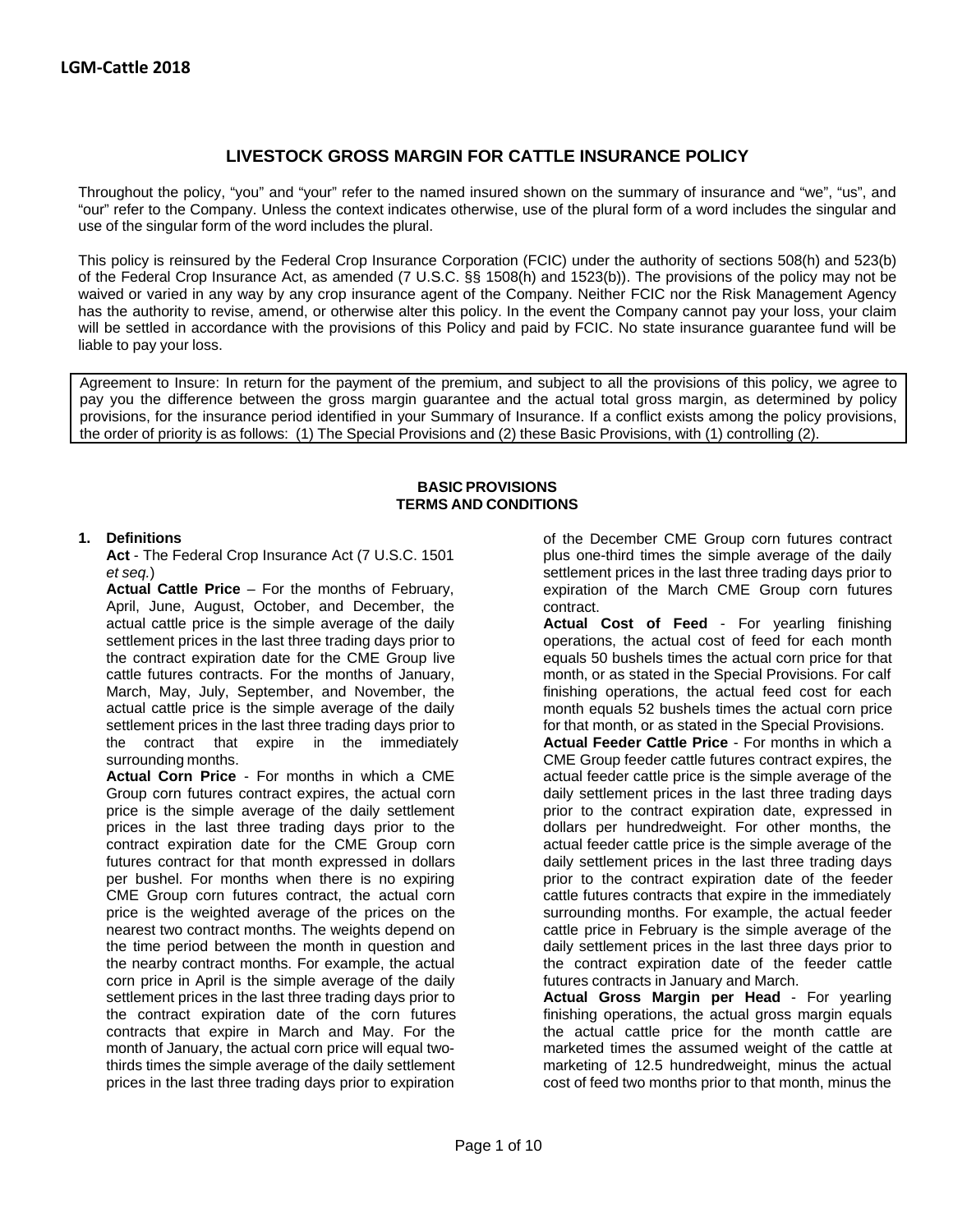actual feeder cattle price five months prior to that month times the assumed weight of feeder cattle of

7.5 hundredweight. For calf finishing operations, the actual gross margin equals the actual cattle price for the month cattle are marketed times the assumed weight of the cattle at marketing of 11.5 hundredweight, minus the actual cost of feed four months prior to that month, minus the actual feeder cattle price eight months prior to that month times the assumed weight of feeder cattle of 5.5 hundredweight. For example, the actual gross margin per cattle for April for a yearling finishing operation is the actual cattle price for April times 12.5 hundredweight, minus the actual cost of feed for February, minus the actual feeder cattle price for November times 7.5 hundredweight.

**Actual Gross Margin per Month** - The actual gross margin per head of cattle for a particular month multiplied by the target marketings for that month.

**Actual Marketings** - The total number of slaughterready cattle sold by you for slaughter for human or animal consumption in each month of the insurance period and for which you have proof of sale. Actual marketings are used to verify ownership of cattle and determine approved target marketings.

**Actual Total Gross Margin** - The target marketings for each month of an insurance period multiplied by the actual gross margin per head for each month of that insurance period and totaled.

**Application** - The form required to be completed by you and accepted by us before insurance coverage will commence.

**Approved Target Marketings** - The maximum target marketings allowed for the designated months of the applicable insurance period. The producer's Target Marketings for any month may not be more than the producer's Approved Target Marketings. Approved Target Marketings will be based on the lesser of farm capacity or underwriting capacity for the ten-month insurance period as determined by the insurance underwriter.

**Assignment of Indemnity** - A transfer of your policy rights, made on our form, and effective when approved by us, whereby you assign your right to an indemnity payment to any party of your choice for the insurance period.

**Calf Finishing Operation** - A type of farm operation that purchases 550-pound calves and feeds them until slaughter.

**Cattle** - Any species of domesticated mammal of the family *Bovidae* commonly grown for beef production. Also referred to as steer or heifer or cow.

**CME Group** - The Chicago Mercantile Exchange Group. **Company -** The insurance company identified on, and issuing, your summary of insurance.

**Consent** - Approval in writing by us allowing you to take a specific action.

**Contract Change Date -** The calendar date by which we make any policy changes available for inspection in the agent's office.

**Coverage** - The insurance provided by this policy against insured loss of gross margin as shown on your summary of insurance.

**Crop Year** - The twelve-month period, beginning July 1, and ending the following June 30, which is designated by the calendar year in which it ends.

**Date Coverage Begins** - The calendar date the insurance provided by this policy begins.

**Days** - Calendar days.

**Deductible** - The portion of the expected gross margin that you elect not to insure. Allowable deductible amounts range from zero to \$150 per head in \$10 per head increments.

**End of Insurance Period, Date of** - The date upon which your insurance provided by this policy ceases. **Expected Cattle Price** - Expected cattle prices for months in an insurance period are determined using three-day average settlement prices on CME Group live cattle futures contracts. Given the differences in contract structure for CME Group live cattle futures contracts, only the February, April, June, August, October, and December CME Group live cattle futures are used in LGM price calculations. For months with unexpired live cattle futures contracts, the expected cattle price is the simple average of the daily settlement prices for the CME Group cattle futures contract for that month during the expected price measurement period for the month of the sales closing date expressed in dollars per hundredweight. For example, for a sales closing month of February, the expected cattle price for August equals the simple average of the daily settlement prices on the CME Group August live cattle futures contract during the expected price measurement period in February. For months without a live cattle futures contract, the futures prices used to calculate the expected cattle price are the weighted average of the futures prices used to calculate the expected cattle prices for the two surrounding months that have futures contracts. The weights are based on the time difference between the cattle month and the contract months. For example, for the March sales closing month, the expected cattle price for November equals one-half times the simple average of the daily settlement prices on the CME Group October live cattle futures contract during the expected price measurement period in March plus one-half times the simple average of the daily settlement prices on the CME Group December live cattle futures contract during the expected price measurement period in March. See the LGM for Cattle Commodity Exchange Endorsement for additional detail on exchange prices.

**Expected Corn Price -** Expected corn prices for months in an insurance period are determined using three-day average settlement prices on CME Group corn futures contracts. For months with unexpired corn futures contracts, the expected corn price is the simple average of the daily settlement prices for the CME Group corn futures contract for that month during the expected price measurement period in the month of the sales closing date expressed in dollars per bushel. For example, for a sales closing month of February, the expected corn price for July equals the simple average of the daily settlement prices on the CME Group July corn futures contract during the expected price measurement period in February. For months with expired corn futures contracts, the expected corn price is the simple average of daily settlement prices for the CME Group corn futures contract for that month expressed in dollars per bushel in the last three trading days prior to contract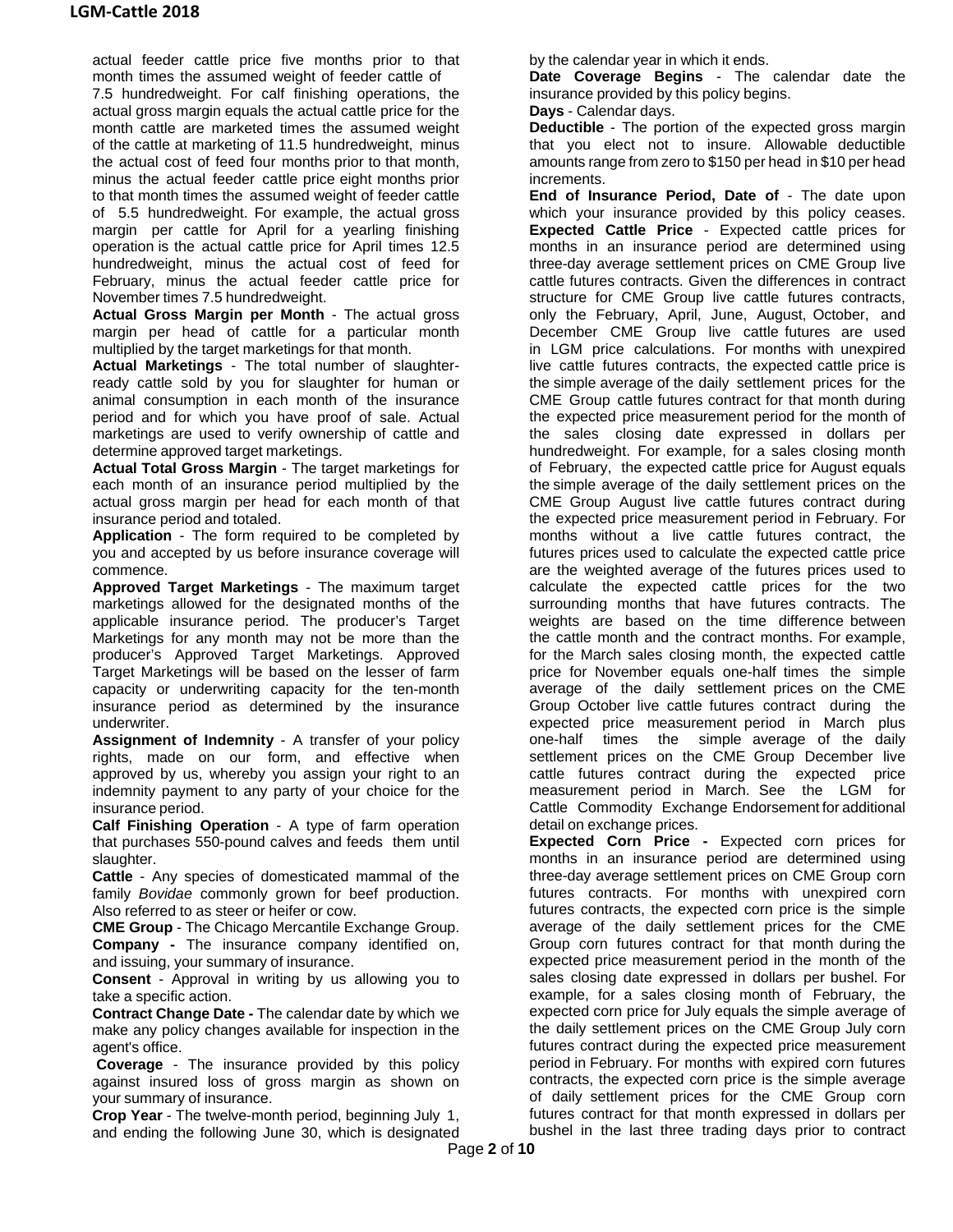expiration. For example, for a sales closing month of March, the expected corn price for March is the simple average of the daily settlement prices on the CME Group March corn futures contract over the last three trading days prior to contract expiration. For months without a corn futures contract, the futures prices used to calculate the expected corn price are the weighted average of the futures prices used to calculate the expected corn prices for the two surrounding months which have futures contract. The weights are based on the time difference between the month and the contract months. For example, for the March sales closing month, the expected corn price for April equals one-half times the simple average of the daily settlement prices on the CME Group March corn futures contract over the last three trading days prior to contract expiration plus one-half times the simple average of the daily settlement prices on the CME Group May corn futures contract during the expected price measurement period in March. See the LGM for Cattle Commodity Exchange Endorsement for additional detail on exchange prices.

**Expected Cost of Feed** - For yearling finishing operations, the expected cost of feed for each month equals 50 bushels times the expected corn price for that month. For calf finishing operations, the expected cost of feed for each month equals 52 bushels times the expected corn price for that month.

**Expected Feeder Cattle Price -** Expected feeder cattle prices for months in an insurance period are determined using three-day average settlement prices on CME Group feeder cattle futures contracts. For months with unexpired feeder cattle futures contracts, the expected feeder cattle price is the simple average of the daily settlement prices for the CME Group feeder cattle futures contract for that month during the expected price measurement period in the month of the sales closing date expressed in dollars per hundredweight. For example, for a sales closing month of February, the expected feeder cattle price for May for a yearling finishing operation equals the simple average of the daily settlement prices on the CME Group May feeder cattle futures contract during the expected price measurement period in February. For months with expired feeder cattle futures contracts, the expected feeder cattle price is the simple average of daily settlement prices for the CME Group feeder cattle futures contract for that month expressed in dollars per hundredweight in the last three trading days prior to contract expiration. For example, for a sales closing month of April, the expected feeder cattle price for March for a calf finishing operation is the simple average of the daily settlement prices on the CME Group March feeder cattle futures contract over the last three trading days prior to contract expiration. For months without a feeder cattle futures contract, the futures prices used to calculate the expected feeder cattle price are the weighted average of the futures prices used to calculate the expected feeder cattle prices for the two surrounding months that have futures contract. The weights are based on the time difference between the feeder cattle month and the contract months. For example, for the April sales closing month, the expected feeder cattle price for July for a calf finishing operation equals two-thirds times the simple average of the daily settlement prices on the CME Group August feeder cattle futures contract during the expected price measurement period in April plus one- third times the simple average of the daily settlement prices on the CME Group May feeder cattle futures contract during the expected price measurement period in April. See the LGM for Cattle Commodity Exchange Endorsement for additional detail on exchange prices.

**Expected Gross Margin per Head** - For yearling finishing operations, expected gross margin per head is equal to the expected cattle price for the month cattle are marketed times the assumed weight of the cattle at marketing of 12.5 hundredweight, or as stated in the Special Provisions, minus the expected cost of feed two months prior to that month, less the expected feeder cattle price five months prior to that month times the assumed weight of feeder cattle of 7.5 hundredweight. For calf finishing operations, expected gross margin per head is equal to the expected cattle price for the month cattle are marketed times the assumed weight of the cattle at marketing of 11.5 hundredweight, or as stated in the Special Provisions, minus the expected cost of feed four months prior to that month, less the expected feeder cattle price eight months prior to that month times the assumed weight of feeder cattle of 5.5 hundredweight. For example, the expected gross margin per head for April for a yearling finishing operation is the expected cattle price for April times

12.5 hundredweight, less the expected cost of feed for February, less the expected feeder cattle price times 7.5 hundredweight. For a calf finishing operation, expected gross margin per head for April is the expected cattle price for April times 11.5 hundredweight, less the expected cost of feed for December of the previous year, less the expected feeder cattle price for August of the previous year times 5.5 hundredweight.

**Expected Gross Margin per Month** - The expected gross margin per cattle multiplied by the target marketings for each month of an insurance period.

**Expected Price Measurement Period** – The three trading days prior to and including the last Friday of the month that is a business day on which sales takes place.

**Expected Total Gross Margin** - The target marketings times the expected gross margin per head for each month of an insurance period and totaled.

**FCIC** - The Federal Crop Insurance Corporation, a wholly owned government corporation within USDA.

**Gross Margin Guarantee** - The gross margin guarantee for an insurance period is the expected total gross margin for an insurance period minus the deductible times the total of target marketings.

**Insurance Period** - The 11-month period designated in the summary of insurance to which this policy is applicable. Cattle are not insurable in the first month of any insurance period. See the LGM for Cattle Commodity Exchange Endorsement for additional detail on insurance periods.

**Insured** - The person shown on the summary of insurance as the insured. This term does not extend to any other person having a share or interest in the animals (for example, a partnership, landlord, or any other person) unless also specifically indicated on the summary of insurance as the insured.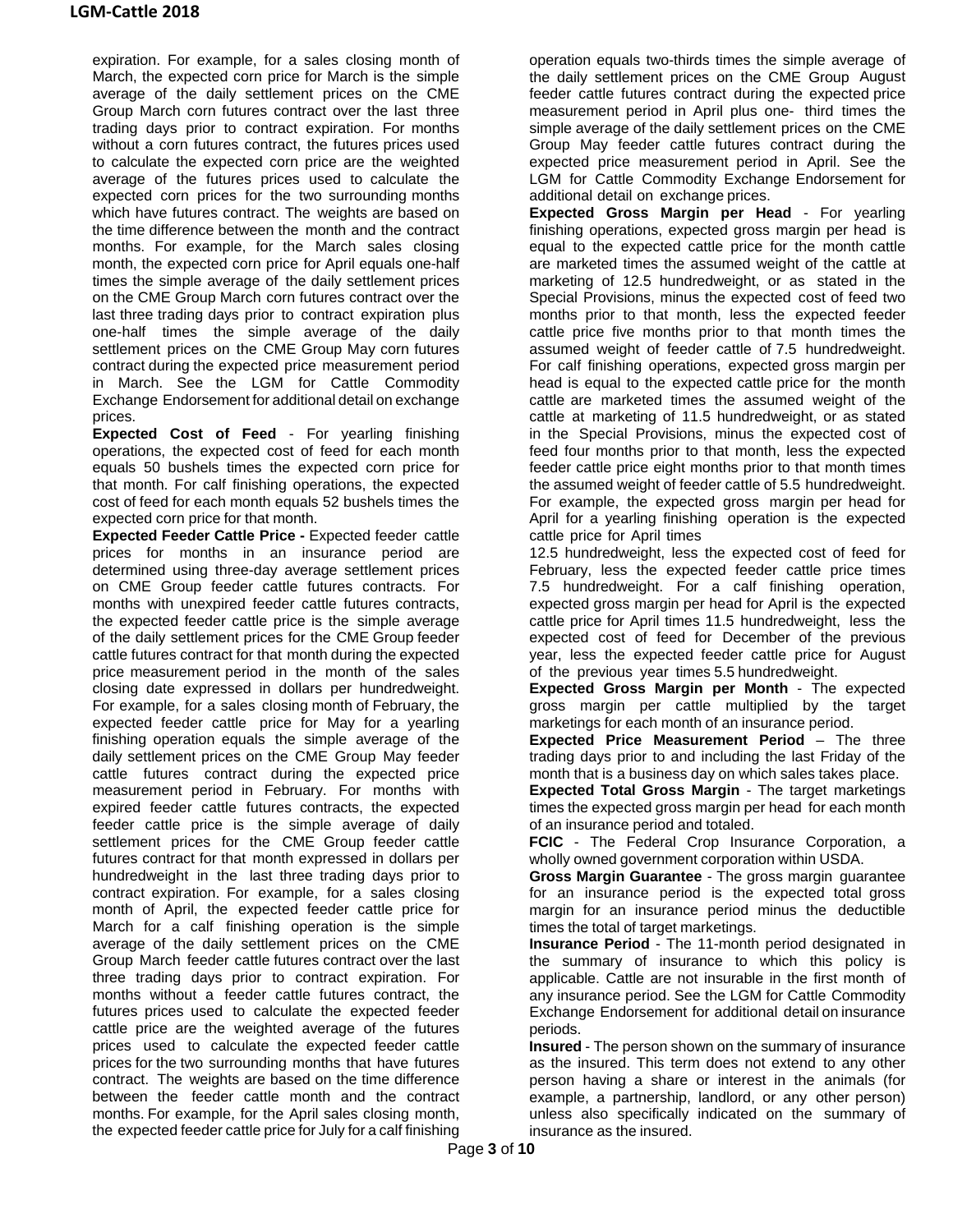**Marketing Report** - A report submitted by you on our form showing for each month your actual marketings of cattle insured under this policy. The marketing report must be accompanied by copies of packer sales receipts that provide records of the actual marketings shown on the marketing report.

**Notice of Probable Loss** - Our notice to you of a probable loss on your insured cattle.

**Person** - An individual, partnership, association, corporation, estate, trust, or other legal entity.

**Policy** - The agreement between you and us consisting of these provisions, the Special Provisions, the summary of insurance, the Commodity Exchange Endorsement, and the applicable regulations published in 7 CFR Chapter IV.

**Premium** - The amount you owe us for this insurance coverage based on your target marketings in accordance with section 5.

**RMA** - Risk Management Agency, an agency within USDA.

**Sales Closing Date** – The last day of the sales period by which your completed application and premium must be received by us. Also, the last date by which you may change your insurance coverage for an insurance period.

**Sales Period** – The period that begins on the last business Friday of the month after validation of prices and rates and ends on the following day at 8:00 PM Central Time.

**Share** - The lesser of your percentage interest in the insured livestock as an owner at the time insurance attaches and at the time of sale. Persons who lease or hold some other interest in the livestock other than as an owner are not considered to have a share in the livestock.

**Substantial Beneficial Interest** - An interest held by a person of at least 10 percent in the applicant or insured. All spouses that reside in the household will be considered to have a substantial beneficial interest in the applicant or insured unless the spouse can prove that the cattle owned are in a totally separate farming operation in accordance with FCIC procedures and the spouse derives no benefit from the cattle feeding operation of the insured or applicant.

**Summary of Insurance** - Our statement to you, based upon your application, specifying the insured, the cattle, the target marketings, the gross margin guarantee, and the premium for an insurance period.

**Target Marketings** - Your determination as to the number of cattle you elect to insure in each month during the insurance period. You can only report the number of cattle in which you have a share.

**Target Marketings Report** - A report submitted by you on our form showing for each month your target marketings for that month.

**Termination Date** - The calendar date upon which your insurance ceases to be in effect because of nonpayment of any amount due us under the policy, including premium.

**UCM** - FCIC's Underwriting Capacity Manager (UCM) web site. This is a facility through which FCIC manages underwriting capacity for livestock.

**USDA** - The United States Department of Agriculture.

**Void** - When the policy is considered not to have

existed for an insurance period as a result of concealment, fraud, or misrepresentation.

**Yearling Finishing Operation** - A type of farm operation that purchases yearling steers and heifers and feeds them until slaughter.

## **2. Life of Policy, Cancellation and Termination**

- (a) You can only purchase this plan of insurance during a sales period, if:
	- (1) The expected gross margins are available on the RMA website.
	- (2) Underwriting capacity for this plan of insurance is available.
- (b) LGM for Cattle will not be offered for a sales period if the required data for establishing the expected gross margins for each month of the insurance period are not available because futures did not trade, or were not able to continue trading at the end of the day (such as the price moved the maximum allowed by the exchange and trading was suspended), for any day that the information is needed.
	- (1) LGM for Cattle will not be offered if CME Group live cattle futures prices decline by the maximum allowed by the exchange two consecutive days during the time period for establishing the expected gross margins.
	- (2) LGM for Cattle will not be offered if CME Group feeder cattle or CME Group corn futures prices increase by the maximum allowed by the exchanges two consecutive days during the time period for establishing the expected gross margins.
- (c) Your agent does not have authority to bind coverage under this policy. Coverage for the cattle described in the application will only become effective when we notify you in writing that your application has been accepted and approved by us, you have paid the premium in full, and we issue a written summary of insurance to you.
	- (1) For subsequent insurance periods, coverage will only be effective if there is sufficient underwriting capacity and we issue a written summary of insurance to you.
	- (2) This policy will be available for sale only on days when FCIC's UCM web site is operational.
- (d) Coverage can be purchased during the sales period or as otherwise specified in the Special Provisions.
	- (1) Coverage is not available for purchase if expected gross margins are not available on the RMA website or may not be available in instances of a news report, announcement, or other event that occurs during or after trading hours that is believed by the Secretary of Agriculture or the Manager of RMA, or his designee, to result in market conditions significantly different than those used to rate the LGM for Cattle program.
	- (2) In these cases, coverage will no longer be offered for sale on the RMA Website. LGM for Cattle sales will resume, after a halting or suspension in sales, during the next scheduled sales period provided the market prices needed to establish expected gross margins can be obtained and the Secretary or designee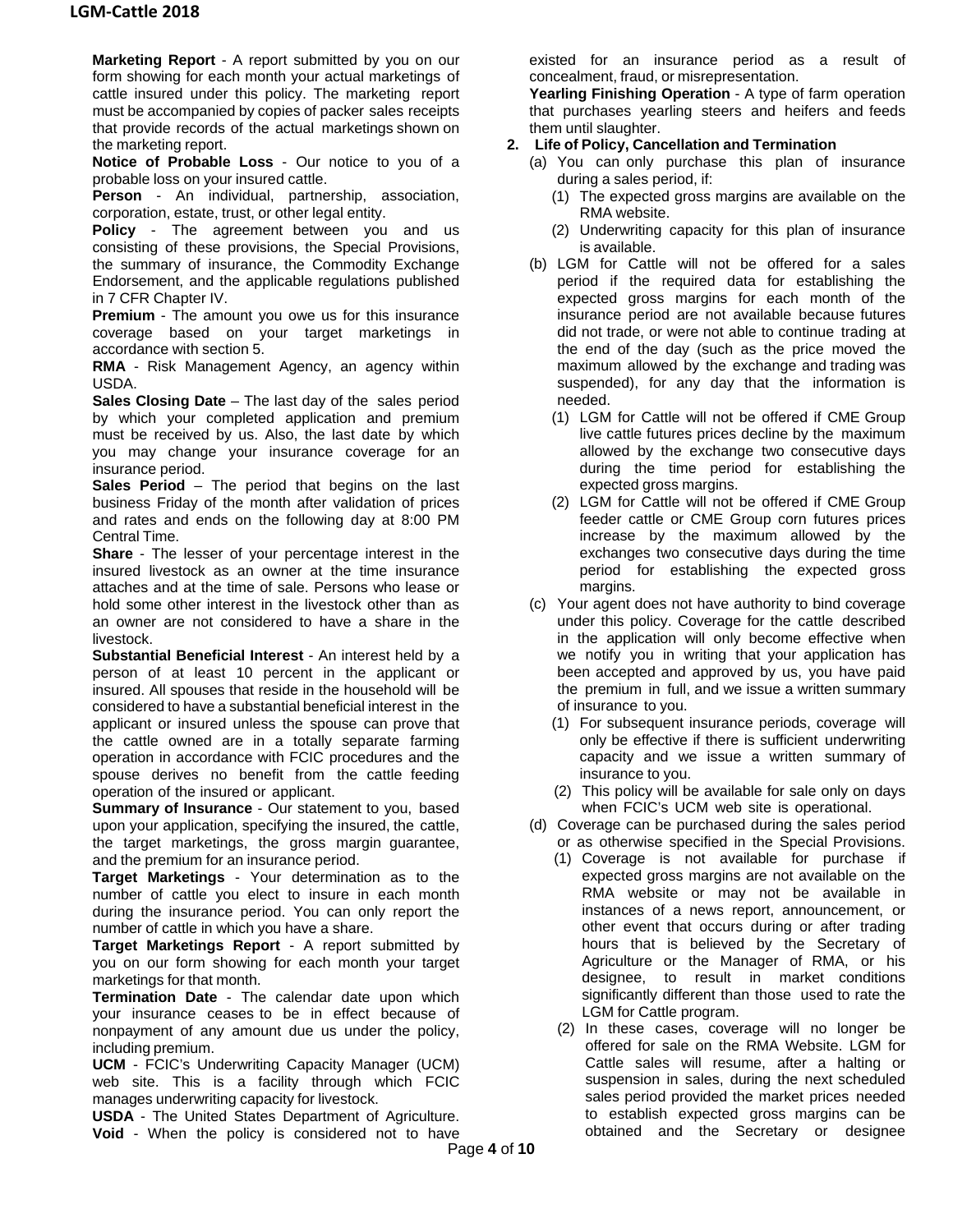determines there are no program integrity issues that preclude resumption of sales.

- (e) The application must be completed by you and received by us not later than the sales closing date of each insurance period for which insurance coverage is requested. See the LGM for Cattle Commodity Exchange Endorsement for additional information on sales closing dates.
- (f) Insurance coverage will not be provided if you have not paid the premium in full, are ineligible under the contract or under any federal statute or regulation or if you do not have a share in the livestock to be insured.
- (g) Your application must contain all the information required by us to complete the summary of insurance.
	- (1) Applications that do not contain all social security numbers and employer identification numbers of the applicant and all social security numbers of individuals with a substantial beneficial interest in the applicant, as applicable, share, deductible, target marketings, and any other material information required to insure the gross margin for the animals are not acceptable.
	- (2) If an entity has an interest of more than 10 percent in the insured or applicant, the social security numbers of all individuals with a substantial beneficial interest in the entity must also be provided.
	- (3) If we discover that a person with a substantial beneficial interest has failed to provide a social security number or the person with a substantial beneficial interest is ineligible, the application will not be accepted or no indemnity will be due for the insurance period for the cattle insured for which the social security numbers were not provided or the person was ineligible. Because no indemnity is due as a result of a breach of this policy, any premiums will still be owed.
- (h) This is a continuous policy, but will automatically terminate at the end of the pilot program.
- (i) After acceptance of the application, you may not cancel this policy for the initial insurance period.
	- (1) Thereafter, the policy will continue in force for each succeeding insurance period unless canceled or terminated.
	- (2) Either you or we may cancel this policy after the initial insurance period by providing written notice to the other on or before the cancellation date.
- (j) If any amount due, including a check returned for insufficient funds or overpayment, plus any accrued interest, is not paid, or an acceptable arrangement for payment is not made, on or before the termination date specified in these Basic Provisions or the date contained in any notice to you, the amount will be considered delinquent and your insurance coverage will terminate.
	- (1) Termination may affect your eligibility for benefits under other USDA programs.
	- (2) You will also be determined to be ineligible to participate in any crop insurance program

authorized under the Act in accordance with 7 CFR part 400, subpart U.

- (3) For unpaid premium resulting from a check returned for insufficient funds, the policy will terminate as of the sales closing date;
- (4) For other amounts due, the policy will terminate effective on the termination date immediately after the debt becomes delinquent;
- (5) Payment of premium with a check returned for insufficient funds may result in your ineligibility for participation in any program administered under the authority of the Act.
- (6) Ineligibility for unpaid premium resulting from a check returned for insufficient funds or failure to timely pay other amounts due will be effective on:
	- (A) The date that a policy was terminated for the livestock for which you failed to pay premium and any related interest owed;
	- (B) The payment date contained in any notification of indebtedness for any overpaid indemnity, if you fail to pay the amount owed by such due date; or
	- (C) The termination date for the crop year prior to the crop year in which a scheduled payment is due under a payment agreement if you fail to pay the amount owed by any payment date in such payment agreement.
- (7) All other policies that are issued by us under the authority of the Act, including all crop insurance policies, will also terminate as of the next termination date contained in the applicable policy;
- (8) A policy already in effect at the time you become ineligible will not be affected until the termination date for that policy, and if you are ineligible, you may not obtain any insurance under the Act for any crop or livestock until payment is made in full, you execute an agreement to repay the debt and make payments in accordance with the agreement, or you file a petition to have your debts discharged in bankruptcy;
- (9) If you execute an agreement to pay the debt and fail to make any scheduled payment:
	- (A) All your policies, including all crop insurance policies, will be terminated effective on the termination date for the crop year prior to the crop year in which you failed to make the scheduled payment and no indemnity will be due for that year;
	- (B) You will no longer be eligible to obtain insurance under the Act by execution of an agreement to pay the debt; and
	- (C) You will be ineligible for insurance under the Act until the debt is paid in full or you have your debts discharged in bankruptcy;
- (10) Once the policy is terminated, it cannot be reinstated for the current crop year unless: (A) The termination was in error;
	- (B) The Administrator of the Risk Management Agency, at his or her sole discretion, determines that the following are met:
		- (1) In accordance with 7 CFR part 400, subpart U, and FCIC issued procedures, you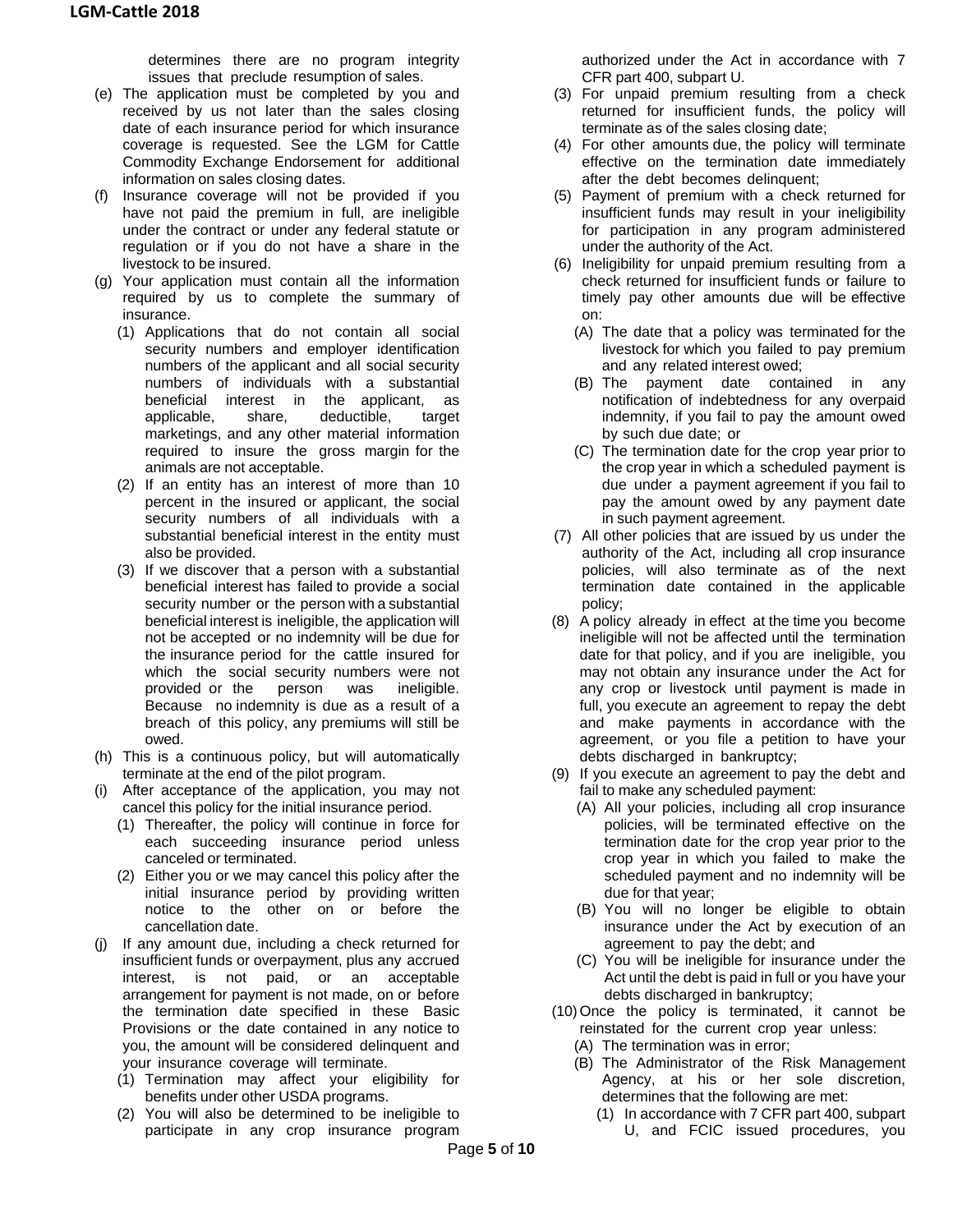provide documentation that your failure to pay your debt is due to an unforeseen or unavoidable event or an extraordinary weather event that created an impossible situation for you to make timely payment;

- (2) You remit full payment of the delinquent debt owed to us or FCIC with your request submitted in accordance with section 2(j)(10)(B)(3); and
- (3) You submit a written request for reinstatement of your policy to us no later than 60 days after the termination date or the missed payment date of a previously executed written payment agreement, or in the case of overpaid indemnity or any amount that became due after the termination date, the due date specified in the notice to you of the amount due, if applicable.
	- (i) If authorization for reinstatement as defined in 7 CFR part 400, subpart U, is granted, your policies will be reinstated effective at the beginning of the crop year for which you were determined ineligible, and you will be entitled to all applicable benefits under such policies, provided you meet all eligibility requirements and comply with the terms of the policy; and
	- (ii) There is no evidence of fraud or misrepresentation; or
- (C) We determine that, in accordance with 7 CFR part 400, subpart U, and FCIC issued procedures, the following are met:
	- (1) You can demonstrate:
		- (i) You made timely payment for the amount of premium owed but you inadvertently omitted some small amount, such as the most recent month's interest or a small administrative fee;
		- (ii) The amount of the payment was clearly transposed from the amount that was otherwise due (For example, you owed \$892 but you paid \$829); or
		- (iii) You timely made the full payment of the amount owed but the delivery of that payment was delayed and was postmarked no more than seven calendar days after the termination date or the missed payment date of a previously executed written payment agreement, or in the case of overpaid indemnity or any amount that became due after the termination date the due date specified in a notice to you of an amount due, as applicable.
	- (2) You remit full payment of the delinquent debt owed to us; and
	- (3) You submit a written request for reinstatement of your policy to us in accordance with 7 CFR part 400, subpart U, and applicable procedures no later than 30 days after the termination date, or

the missed payment date of a previously executed written payment agreement, or in the case of overpaid indemnity or any amount that became due after the termination date, the due date specified in the notice to you of the amount due, if applicable; and

- (4) If authorization for reinstatement, as defined in 7 CFR part 400, subpart U, is granted, your policies will be reinstated effective at the beginning of the crop year for which you were determined ineligible, and you will be entitled to all applicable benefits under such policies, provided you meet all eligibility requirements and comply with the terms of the policy; and
- (5) There is no evidence of fraud or misrepresentation.
- (11)After you again become eligible for insurance under the Act, if you want to obtain coverage, you must reapply on or before the sales closing date for the crop or livestock (You cannot reapply for insurance in the crop year in which you became ineligible.); and
- (12)Any amount due us for any livestock or crop insured by us under the authority of the Act will be deducted from any indemnity due you for this or any other crop or livestock insured with us. If we deduct the amount due us from an indemnity, the date of payment for the purpose of this section will be the date you sign the properly executed claim for indemnity.
- (13)A determination made under:
	- (A) Section 2(j)(10)(B) may only be appealed to the National Appeals Division in accordance with 7 CFR part 11; and
	- (B) Section 2(j)(10)(C) may only be appealed in accordance with section 21
- (k) If you die, disappear, or are judicially declared incompetent, or if you are an entity other than an individual and such entity is dissolved, the policy will terminate as of the interest in you as the applicant or insured will also be ineligible date of death, judicial declaration, or dissolution. If such event occurs after coverage begins for any insurance period, the policy will continue in force through the insurance period and terminate at the end of the insurance period and any indemnity will be paid to the person or persons determined to be beneficially entitled to the indemnity. The premium will be deducted from the indemnity or collected from the estate. Death of a partner in a partnership will dissolve the partnership unless the partnership agreement provides otherwise. If two or more persons having a joint interest are insured jointly, death of one of the persons will dissolve the joint entity.
- (l) Any insured may sign any document relative to this policy on behalf of any other insured covered by this policy, provided that the person has a properly executed power of attorney or other legally sufficient document authorizing such insured to act for other insureds.
- (m) We may cancel your policy if no premium is earned for three consecutive years.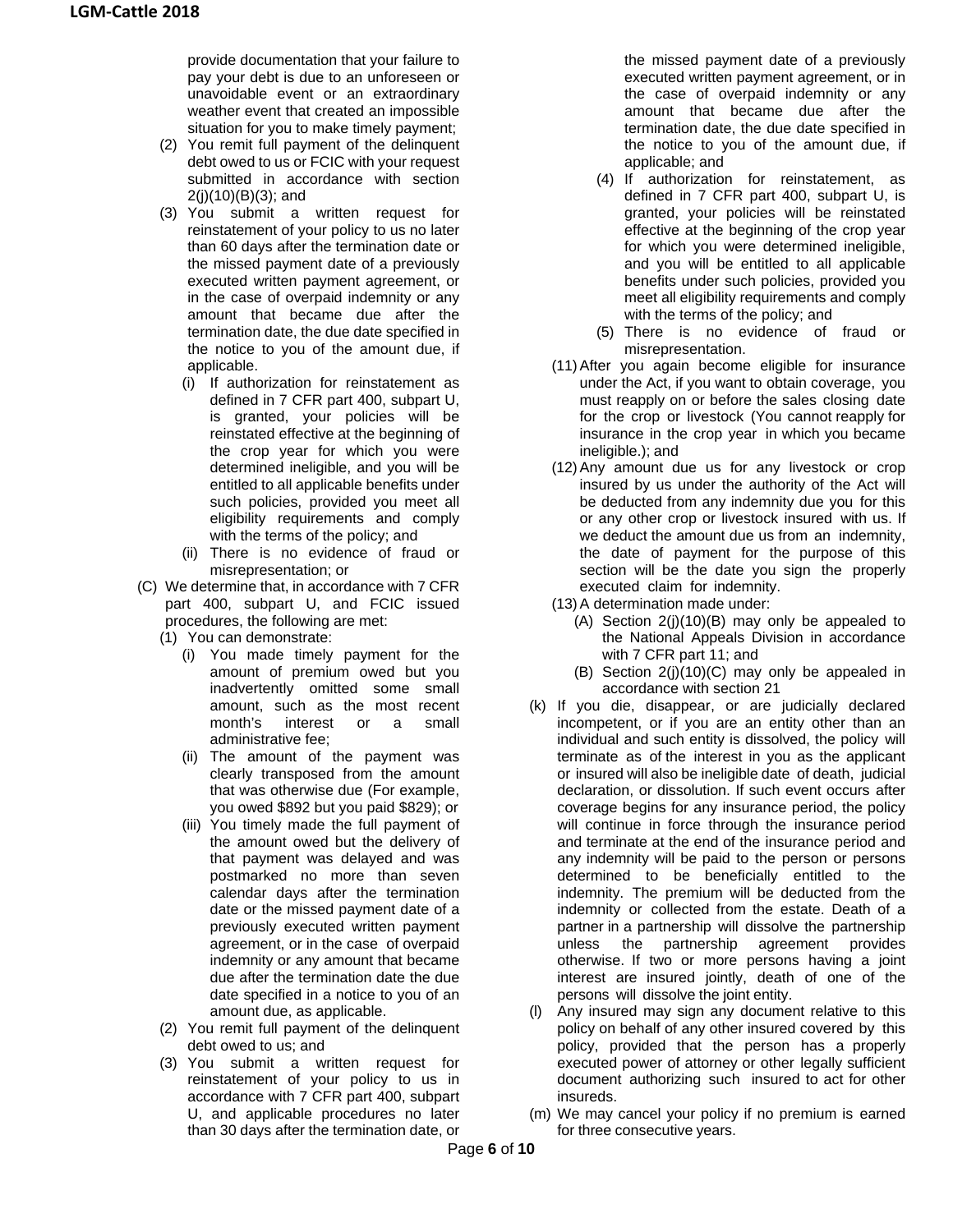- (n) The cancellation date is June 30 for all insurance periods.
- (o) The termination date for debt for the insurance period is the first day of the next month immediately following the sales closing date.

## **3. Insurance Coverage**

- (a) Your gross margin guarantee, deductible amount, and maximum premium for the insurance period are as shown on your summary of insurance.
- (b) You must select a deductible amount by sales closing date.
- (c) You may only select one deductible amount that is applicable for all target marketings.
- (d) Target marketings must be submitted on our form by the sales closing date for each insurance period in which you desire coverage. If target marketings are not submitted by the sales closing date, your target marketings for the insurance period will be zero.
- (e) Target marketings for any month of an insurance period cannot be greater than the approved target marketings for that insurance period. Your target marketings are due at the time of application in the initial insurance period and your target Marketings Report is due by the sales closing date in subsequent insurance periods.
- (f) No indemnity will be owed, but you will still be responsible for any premiums owed, if we find that your marketing report:
	- (1) Is not supported by written, verifiable records in accordance with the definition of marketing report; or
	- (2) Fails to accurately report actual marketings or other material information.
- (g) Under no circumstance will the total number of cattle insured exceed 5,000 head in any insurance period, or 10,000 head in any insurance year.
- (h) Sales of LGM for Cattle may be suspended for the next sales period if extraordinary events occur that interfere with the effective functioning of the corn, feeder cattle, or live cattle commodity markets as determined by FCIC. Evidence of such events may include, but is not limited to, consecutive limit down moves in the live cattle futures markets or consecutive limit up moves in the feeder cattle and/or corn futures markets.

# **4. Causes of Loss Covered**

This policy provides insurance only for the difference between the actual gross margin and the gross margin guarantee caused by unavoidable cause of loss, as required by the Act. This policy does not insure against the death or other loss or destruction of your cattle, or against any other loss or damage of any kind whatsoever.

# **5. Annual Premium**

- (a) The premium is earned and payable at the time coverage begins.
- (b) The application will not be accepted if the premium is not paid in full at the time of application.
- (c) In subsequent insurance periods, if the premium is not paid in full by the applicable sales closing date, your target marketings will be reduced to zero for

each month of the insurance period and you will have no coverage for cattle under this policy.

- (d) Payment of premium with a check that has been returned for insufficient funds will result in your target marketings being reduced to zero for each month of the insurance period and you will have no coverage for swine under this policy.
- (e) The premium amount is shown on your summary of insurance.

# **6. Insurance Period**

- (a) Coverage begins on your cattle on the first day of the second calendar month following the month of the sales closing date, provided premium for the coverage has been paid in full. For example for the contract with a sales closing month of January, coverage will begin on March 1.
- (b) Coverage ends at the earliest of:
	- (1) The last month of the insurance period in which you have target marketings;
	- (2) As otherwise specified in the policy.
	- (3) If the end date is on a Saturday, Sunday, or federal holiday, or, if for any reason the relevant report is not available to us for that day or any other day of the ending period, then the actual ending value will be based on the most recent reports made prior to that date.

# **7. Determining Indemnities**

- (a) In the case of a payable loss on insured cattle, we will send you a notice of probable loss approximately ten days after all actual gross margins applicable for the insurance period are released by RMA. You must submit a marketing report within 15 days of your receipt of the notice of probable loss.
- (b) In the event of loss covered by this policy, we will settle your claim by subtracting the actual total gross margin from the gross margin guarantee. If the result is greater than zero, an indemnity will be paid. Under no circumstances will the indemnity be greater than your total target marketings multiplied by the three-day average CME Group live cattle futures price established at the beginning of the insurance period multiplied by the assumed weight of the cattle.
- (c) In the event that the total of actual marketings are less than 75 percent of the total of targeted marketings for the insurance period, indemnities will be reduced by the percentage by which the total of actual marketings for the insurance period fell below the total of targeted marketings for the period.

# **8. Conformity to Food Security Act**

Although your violation of a number of federal statutes, including the Act, may cause cancellation or termination of the policy or may cause the policy to become void, you should be specifically aware that your policy will be canceled if you are determined to be ineligible to receive benefits under the Act due to violation of the controlled substance provisions (title XVII) of the Food Security Act of 1985 (Pub. L. 99- 198) and the regulations published at 7 CFR part 400, subpart F. Your policy will be canceled if you are determined, by the appropriate agency, to be in violation of these provisions. We will recover any and all monies paid to you or received by you during your period of ineligibility, and your premium will be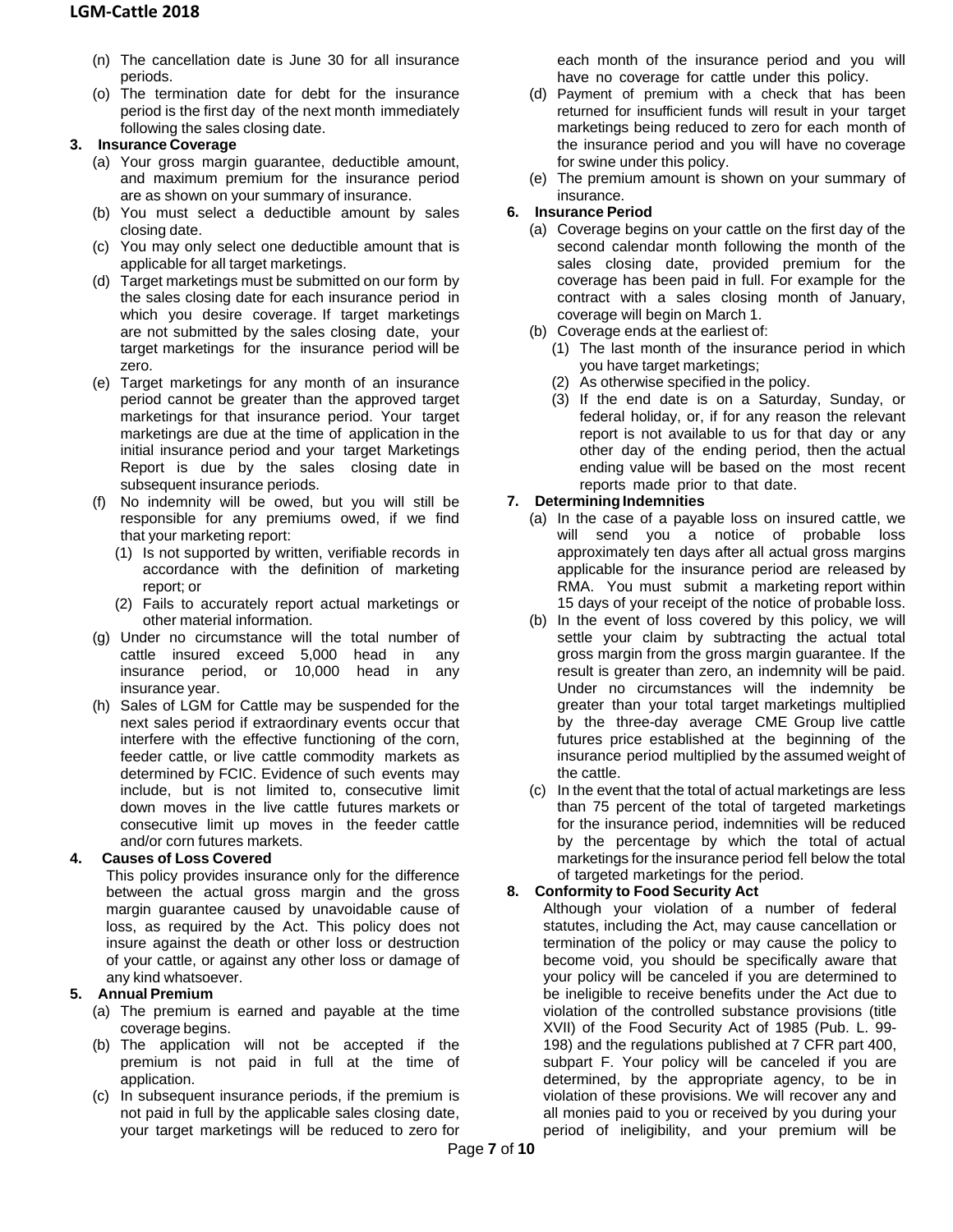refunded, less a reasonable amount for expenses and handling not to exceed 24.5 percent of the total premium.

## **9. Amounts Due Us**

- (a) Interest will start to accrue on the sales closing date if the check for premium is returned for insufficient funds at the rate of 1.25 percent simple interest per calendar month, on any unpaid amount due us.
- (b) For the purpose of any other amounts due us, such as repayment of indemnities found not to have been earned, interest will start to accrue on the date that notice is issued to you for the collection of the unearned amount. Amounts found due under this paragraph will not be charged interest if payment is made within 30 days of issuance of the notice by us. The amount will be considered delinquent if not paid within 30 days of the date the notice is issued by us.
- (c) All amounts paid will be applied first to expenses of collection, if any, second, to the reduction of accrued interest, and then to the reduction of the principal balance.
- (d) If we determine that it is necessary to contract with a collection agency or to employ an attorney to assist in collection, you agree to pay all the expenses of collection.
- (e) Amounts owed to us by you may be collected in part through administrative offset from payments you receive from United States government agencies in accordance with 31 U.S.C. Chapter 37.

## **10. Legal Action Against Us**

- (a) You may not bring legal action against us unless you have complied with all the policy provisions.
- (b) If you do take legal action against us, you must do so within 12 months after denial of your claim. Suit must be brought in accordance with the provisions of 7 U.S.C. 1508(j).
- (c) Under no circumstances will we be liable for the payment of damages (compensatory, punitive, or other), attorneys' fees, or other charges in connection with any claim for indemnity, whether we approve or disapprove such claim.

# **11. Payment and Interest Limitations**

We will pay simple interest computed on the net indemnity ultimately found to be due by us or by a final judgment of a court of competent jurisdiction, from and including the 61st day after the date you sign, date, and submit to us the properly completed marketing report. Interest will be paid only if the reason for our failure to timely pay is **NOT** due to your failure to provide information or other material necessary for the computation or payment of the indemnity. The interest rate will be that established by the Secretary of the Treasury under section 12 of the Contract Disputes Act of 1978 (41 U.S.C. 611) and published in the Federal Register semiannually on or about January 1 and July 1 of each year, and may vary with each publication.

## **12. Concealment, Misrepresentation, or Fraud**

(a) If you have falsely or fraudulently concealed the fact that you are ineligible to receive benefits under the Act or if you or anyone assisting you has concealed or misrepresented any material fact relating to this policy:

- (1) This policy will be void for each insurance period in which the concealment, fraud, or misrepresentation occurred; and
- (2) You may be subject to remedial sanctions in accordance with 7 U.S.C. 1515(h) and 7 CFR part 400, subpart R.
- (b) Voidance of this policy will result in you having to reimburse all indemnities paid for the insurance period.
- (c) Voidance will be effective on the first day of the insurance period for the crop year in which the act occurred and will not affect the policy for subsequent insurance periods unless a violation of this section also occurred in such insurance periods.
- (d) Even though this policy is void, you will still be required to pay the administrative and operating expenses contained on your premium statement to offset costs incurred by us in the service of this policy.
- (e) If you are convicted of a felony for knowingly defrauding the government in connection with this policy, you will be permanently debarred from participation of any program administered by the U.S. Department of Agriculture. The Secretary may reduce the period of debarment to not less than 10 years.

## **13. Transfer of Coverage and Right to Indemnity**

If you transfer any number of your cattle during the insurance period, you may transfer your coverage rights, if the transferee is eligible for crop or livestock insurance. We will not be liable for any more than the liability determined in accordance with your policy that existed before the transfer occurred. The transfer of coverage rights must be on our form and will not be effective until approved by us in writing. Both you and the transferee are jointly and severally liable for the payment of the premium. The transferee has all rights and responsibilities under this policy consistent with the transferee's interest. If the transferee is not eligible for livestock insurance for any reason, and the transfer occurs before the final 30 days of the insurance period, then the transferred portion of the coverage will be terminated and no premium for that portion will be refunded.

## **14. Assignment of Indemnity**

You may assign to another party your right to an indemnity for the insurance period. The assignment must be on our form and will not be effective until approved in writing by us. The assignee will have the right to submit all loss notices and forms as required by the policy. If you have suffered a loss from an insurable cause and fail to file a marketing report within 15 days after you receive a notice of probable loss, the assignee may submit the marketing report not later than 15 days after the 15-day period has expired. We will honor the terms of the assignment only if we can accurately determine the amount of the claim. However, no action will lie against us for failure to do so.

#### **15. Subrogation ( Recovery o f Loss from a Third Party)**

Since you may be able to recover all or a part of your loss from someone other than us, you must do all you can to preserve this right. If you recover any funds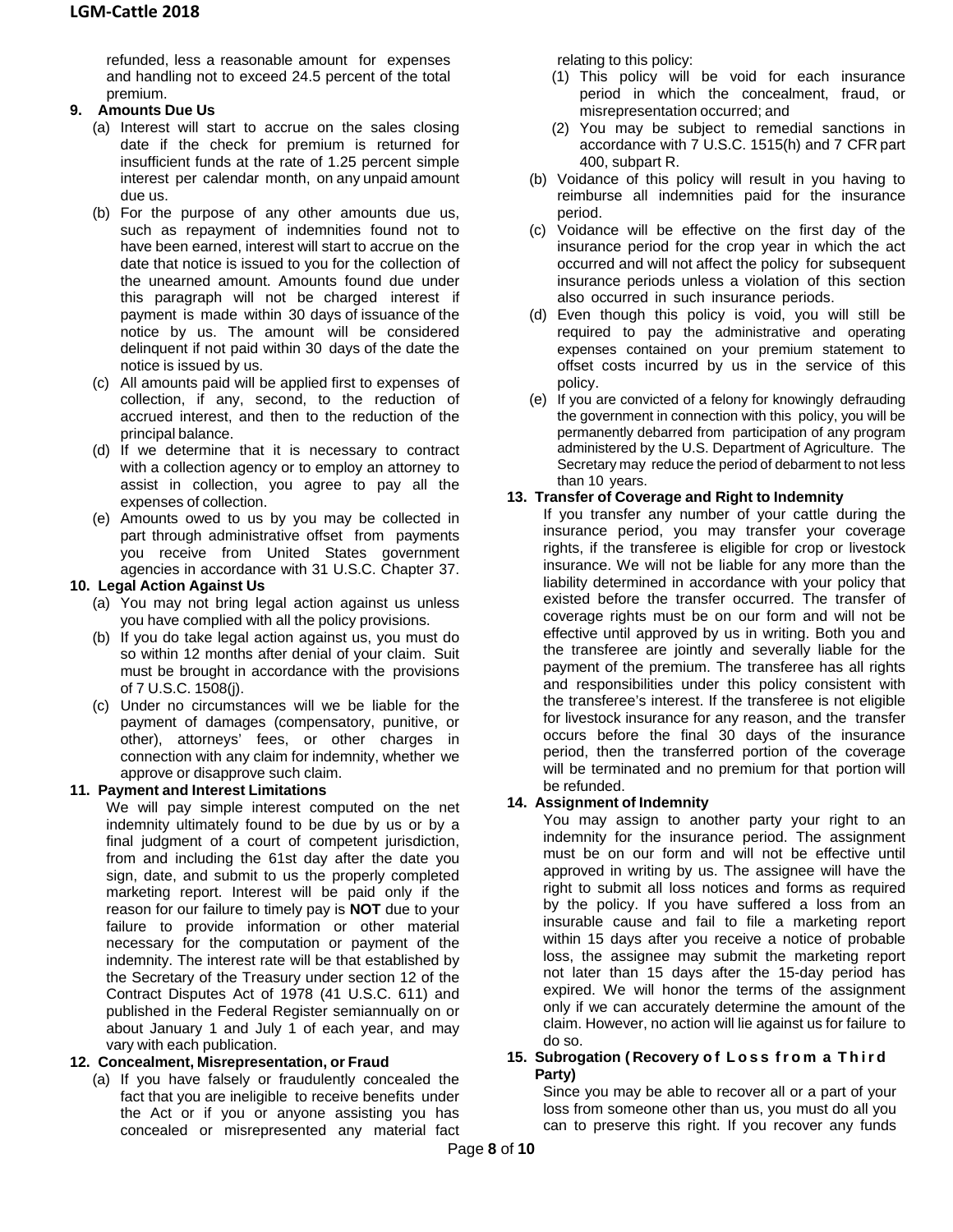from someone else, you must repay to us the amount you receive from us, not to exceed the amount of indemnity we paid to you. If we pay you for your loss, your right to recovery will, at our option, belong to us. If we recover more than we paid you plus our expenses, the excess will be paid to you.

## **16. Descriptive Headings**

The descriptive headings of the various policy provisions are formulated for convenience only and are not intended to affect the construction or meaning of any of the policy provisions.

## **17. Notices**

- (a) All notices required to be given by you must be in writing and received by the insurance agent identified in your application within the designated time unless otherwise provided by the notice requirement. Notices required to be given immediately may be by telephone or in person and confirmed in writing. Time of the notice will be determined by the time of our receipt of the written notice. If the date by which you are required to submit a report or notice falls on Saturday, Sunday, or a federal holiday, or if your agent's office is, for any reason, not open for business on the date you are required to submit such notice or report, such notice or report must be submitted on the next business day.
- (b) All notices and communications required to be sent by us to you will be mailed to the address contained in the summary of insurance. Notice sent to such address will be conclusively presumed to have been received by you. You should advise us immediately of any change of address.

## **18. Applicability of State and Local Statutes**

If the provisions of this policy conflict with statutes of the state or locality in which this policy is issued, the policy provisions will prevail. State and local laws and regulations in conflict with federal statutes or regulations do not apply to this policy.

## **19. Other Insurance**

You must not obtain any other livestock insurance issued under the authority of the Act on the insured cattle. If we determine that more than one policy on the cattle is intentional, you may be subject to the sanctions authorized under this policy, the Act, or any other applicable statute. If we determine that the violation was not intentional, the policy with the earliest date of application will be in force and all other policies will be void. Nothing in this paragraph prevents you from obtaining other insurance not issued under the Act.

#### **20. Access to Insured Cattle and Records, and Record Retention**

- (a) We, and any employee of USDA, reserve the right to examine the insured cattle, and all records relating to the feeding, finishing, and sale of the cattle as often as we reasonably require during the record retention period.
- (b) For three years after the end of the insurance period, you must retain, and provide upon our request, or the request of any USDA employee, complete records of the purchase, feeding, shipment, sale, or other disposition of all the insured cattle. This requirement also applies to the records

to establish the basis for the marketing report for each insurance period. You must also provide upon our request, or the request of any USDA employee, separate records showing the same information from any cattle not insured. We may extend the record retention period beyond three years by notifying you of such extension in writing. Your failure to keep and maintain such records will result in no indemnity being due and since the denial of indemnity is based on a breach of the policy for the insurance period, you will still be required to pay all premiums owed.

- (c) Any person designated by us, and any employee of USDA, will, at any time during the record retention period, have access:
	- (1) To any records relating to this insurance at any location where such records may be found or maintained; and
	- (2) To the farm.
- (d) By applying for insurance under the authority of the Act or by continuing insurance for which you previously applied, you authorize us, or any person acting for us, to obtain records relating to the insured cattle from any person who may have custody of those records including, but not limited to, packers, banks, shippers, sale barns, terminals, cooperatives, associations, and accountants. You must assist us in obtaining all records which we request from third parties.

## **21. Arbitration**

- (a) Any dispute regarding a determination arising out of or relating to this policy will be resolved in accordance with the rules of the American Arbitration Association (AAA). Notwithstanding any provisions in the rules of the AAA to the contrary, the arbitrator's decision is not binding on you or us and is subject to judicial review under the same standards as a decision rendered by the National Appeals Division.
- (b) The initiation of arbitration proceedings must occur within 12 months of the date of the denial of the claim, including disputes regarding the amount of the claim.
- (c) Failure to agree with any factual determination made by FCIC must be resolved through the FCIC appeal provisions published at 7 CFR part 11.
- (d) No award determined by arbitration or appeal can exceed the amount of liability established or which should have been established under the policy.

# **22. Contract Changes**

- (a) We may change the terms of your coverage under this policy from year to year.
- (b) Any changes in policy provisions, amounts of insurance, premium rates, and program dates will be provided by us to your crop insurance agent not later than the contract change date. You may view the documents or request copies from your crop insurance agent.
- (c) You will be notified, in writing, of changes to the Basic Provisions and Special Provisions not later than 30 days prior to the cancellation date. Acceptance of changes will be conclusively presumed in the absence of notice from you to change or cancel your insurance coverage.
- (d) The contract change date is April 30.